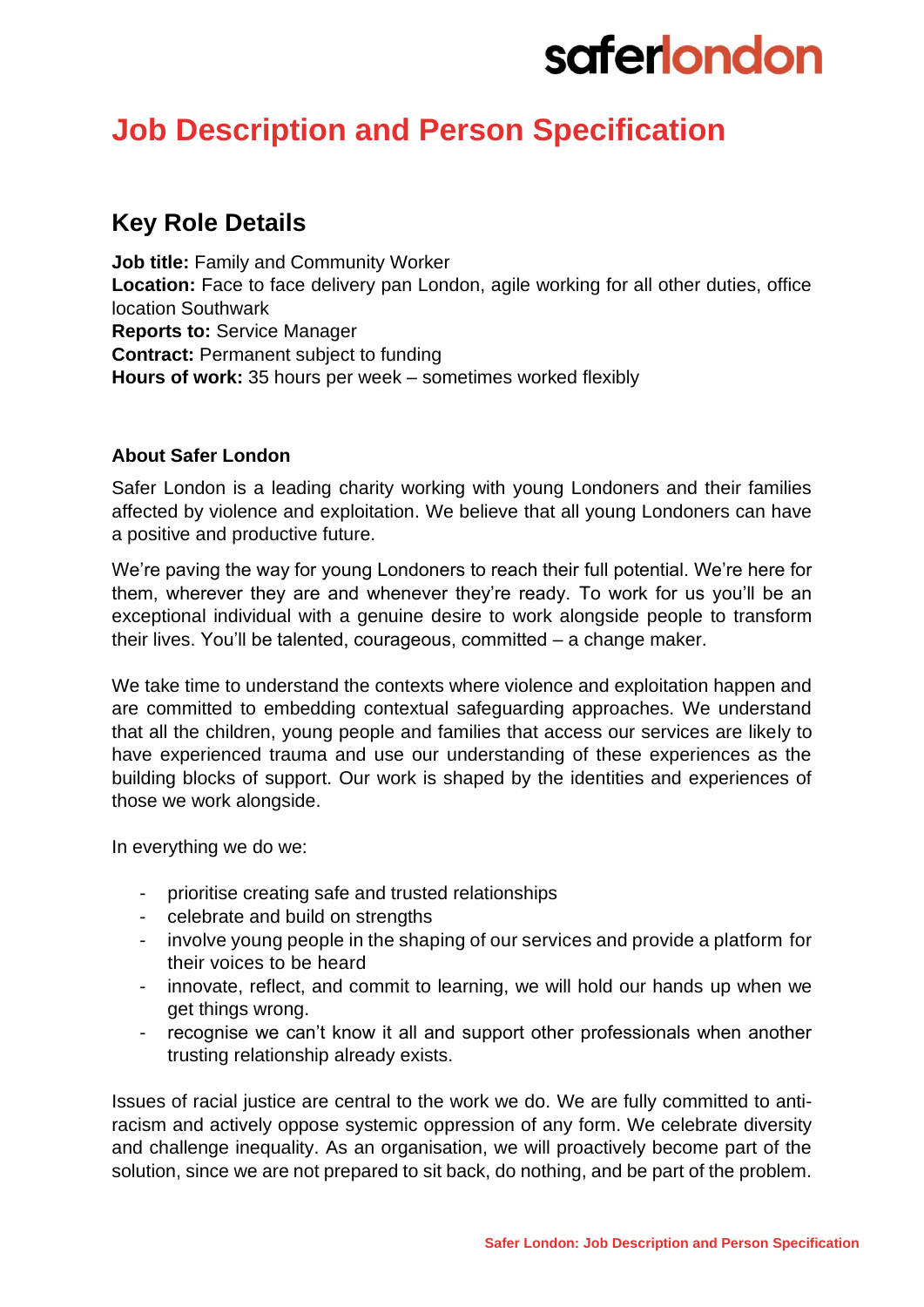#### **Role Description**

Safer London works with children, young people and families who are often exposed to high levels of risk through no fault of their own. The work is complex and a desire to focus on high quality safeguarding work is critical. We are an organisation that believes that children and young people should be safeguarded rather than criminalised – we recognise the high levels of harm outside of the home that so many children and young people are exposed to and understand families are doing their best to manage this.

#### Role Summary

In this role you will provide a variety of interventions to families, young Londoners, and within communities. Interventions may be one to one support or via group work or community development. We work with those affected by violence and exploitation which is primarily but not exclusively child sexual exploitation, child criminal exploitation, youth violence and sexual abuse perpetrated outside of the family.

Key responsibilities

- Delivering effective and appropriate services to families and communities in line with the Safer London model of work ensuring that young Londoners, their families and communities receive the required support to meet their individual assessed needs.
- Assessing which contexts need support and intervention and work across several concurrently if needed or address the priority need. Those contexts may include assessing and offering support with families, peer groups and/or places. Interventions could include community and/or partnership engagement and development, young people/peer group/parent/carer engagement and support, advocating for physical and practical changes to create safer spaces, and support to enhance Community Guardianship- with parents/carers/ community member.
- Undertaking high quality case recording in line with the highest standards and best practice principles.
- Making appropriate onward referrals, signposting children and young people to support services and positive activities.
- Working with partners, communities and other key stakeholders to deliver the service effectively.
- Working creatively with colleagues to generate project resources and materials as required.
- Acting at all times in line with safeguarding legislation and guidance, as well as Safer London's procedures and wider pan London processes and protocols.
- Undertaking any other duties as required and commensurate with the level of this post.

Key Behaviours, Competencies and Skills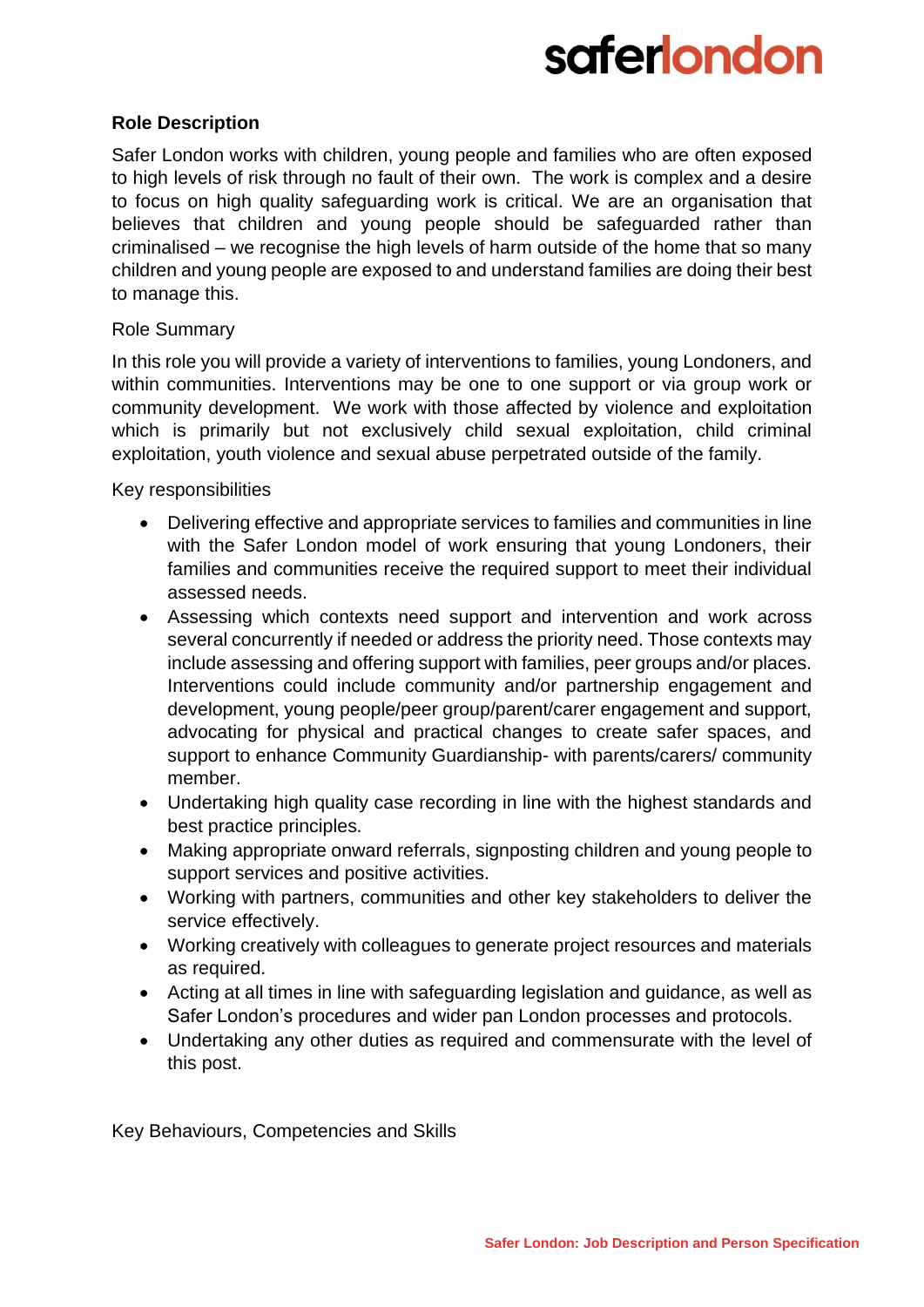- Relevant qualification in social care, health, youth/ community work, criminal justice or demonstrable equivalent experience
- Have a clear understanding of safeguarding and safe practice adults and children including contextual safeguarding approaches
- An understanding of the needs of young Londoners who have been affected by violence or exploitation and the impact this will have
- Ability to develop and maintain positive boundaried relationships with service users
- An understanding of the impact of trauma and the application of a trauma informed approach to practice
- Ability to record work effectively on case recording systems
- Ability to effectively utilise IT packages including Word, Outlook, Excel etc.
- Recognition of the importance of resilience in coping with the emotional demands of the role. Safer London understands that resilience is a skill that can be learnt over time and recognises the role of self-care in developing resilience.

Additional Considerations

- An enhanced DBS will be required
- The successful candidate will be required to travel
- The successful candidate may occasionally be required to work evenings or weekends

| <b>Criteria</b>                                                                                                                                                                  | <b>Essential/</b> | $A/IT^*$ |
|----------------------------------------------------------------------------------------------------------------------------------------------------------------------------------|-------------------|----------|
|                                                                                                                                                                                  | <b>Desirable</b>  |          |
| Relevant qualification in social care, health, youth/ community<br>work, criminal justice or demonstrable equivalent experience -<br>e.g. Registered and Qualified Social Worker | <b>Essential</b>  | A        |
| Experience of safeguarding children, young people and adults<br>at risk and of managing complex safeguarding issues                                                              | Essential         | A/I      |
| Demonstrable knowledge and experience of working with<br>children, young people and adults affected by extra-familial<br>harm or violence                                        | <b>Essential</b>  | A/I      |
| Experience of liaising with statutory services to safeguard the<br>child and or meet the needs of adults at risk                                                                 | <b>Desirable</b>  | A/I      |
| Knowledge of good practice in relation to serious youth violence,<br>exploitation and harmful sexual behaviour                                                                   | <b>Essential</b>  | A/IT     |
| Experience of working in partnerships and relationships with a<br>wide variety of organisations to support the needs of children,<br>young people and adults                     | <b>Desirable</b>  | A/I      |
| Understanding of best practice and the importance of good<br>quality case recording                                                                                              | <b>Essential</b>  | A/I      |
| Commitment to diversity and equality, and experience of<br>applying these principles in the workplace                                                                            | <b>Essential</b>  | A/I      |

#### **Person Specification**